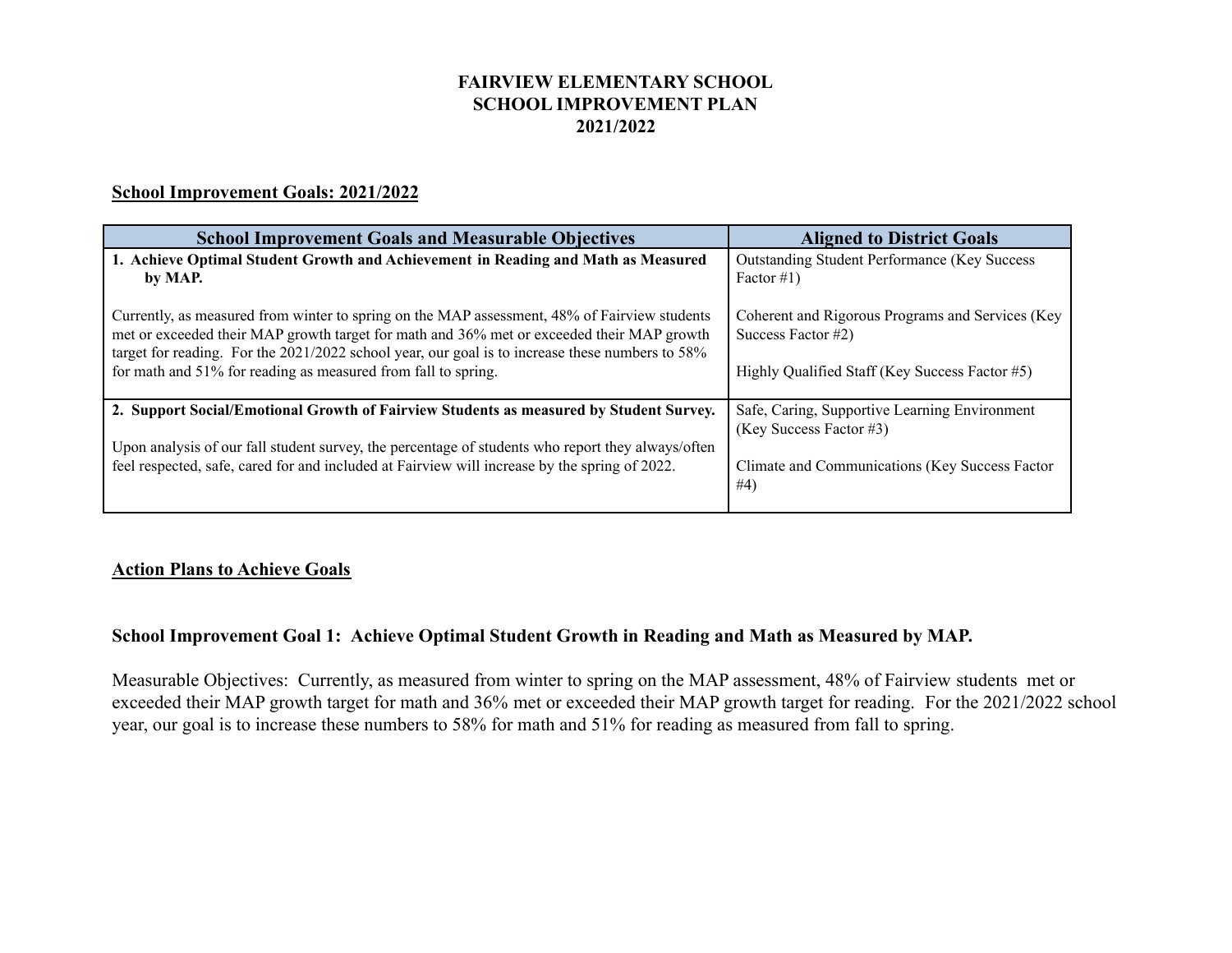| <b>Action Plan to Achieve Goal #1</b>                                                                                                                                                                                                                                                                                                                                                                                                                                                                                                                                                                                                                                                                                                                                                                                                                                                                                          | <b>Timeline</b>                                                       | <b>Staff</b>                                                  | <b>Professional</b>                                                                                                                                                                                                                             | <b>Progress Monitoring</b>                                                                                                                                                                                                                                                                                                               | Parent                                                                                                                  |
|--------------------------------------------------------------------------------------------------------------------------------------------------------------------------------------------------------------------------------------------------------------------------------------------------------------------------------------------------------------------------------------------------------------------------------------------------------------------------------------------------------------------------------------------------------------------------------------------------------------------------------------------------------------------------------------------------------------------------------------------------------------------------------------------------------------------------------------------------------------------------------------------------------------------------------|-----------------------------------------------------------------------|---------------------------------------------------------------|-------------------------------------------------------------------------------------------------------------------------------------------------------------------------------------------------------------------------------------------------|------------------------------------------------------------------------------------------------------------------------------------------------------------------------------------------------------------------------------------------------------------------------------------------------------------------------------------------|-------------------------------------------------------------------------------------------------------------------------|
|                                                                                                                                                                                                                                                                                                                                                                                                                                                                                                                                                                                                                                                                                                                                                                                                                                                                                                                                |                                                                       | <b>Involved</b>                                               | <b>Development/Support Needed</b>                                                                                                                                                                                                               |                                                                                                                                                                                                                                                                                                                                          | Involvement                                                                                                             |
| 1. Based on analysis of grade level math<br>data across all four grade levels during<br>data day discussions, it became evident<br>that we have not been devoting enough<br>time to particular math standards due to<br>over prioritizing other standards within a<br>calendar year. In light of this, we will<br>develop a scope & sequence document<br>across all four grade levels for math to<br>ensure we are covering all grade level<br>standards sufficiently.                                                                                                                                                                                                                                                                                                                                                                                                                                                         | 2021/2022<br>school year                                              | All staff                                                     | Provide time for collaboration<br>during an institute day for teams<br>of teachers to develop a scope<br>and sequence document.                                                                                                                 | Having a developed scope<br>and sequence document will<br>be evidence of completion.<br>This document will be<br>shared at the start of each<br>subsequent school year. We<br>will continue to analyze<br>grade level data and make<br>adjustments to the scope<br>and sequence as needed<br>based on the results of our<br>assessments. | None                                                                                                                    |
| 2. To increase student motivation,<br>ownership, and application of common<br>core standards, personalized learning has<br>been a priority at Fairview up until the<br>start of the pandemic. As we move this<br>initiative forward, our goal for the<br>2021/2022 school year will be to create a<br>guidance document across all four grade<br>levels that shows how this experience<br>progresses from 2nd through 5th grade.<br>A committee of one teacher per grade<br>level, a special education representative,<br>the instructional technology coach, LRC<br>director, and the principal will meet to<br>establish goals for each grade level to<br>streamline our process. While<br>personalized learning will be encouraged<br>during the 2021/2022 school year, we<br>intend for it to continue school-wide for<br>2022/2023 once this document is in<br>place and the school adjusts to learning<br>post-pandemic. | 2021/2022<br>school year<br>2022/2023<br>school-wide<br>participation | 2021/2022:<br>committee<br>members<br>2022/2023:<br>All staff | Time will be provided for the<br>personalized learning<br>committee to meet.<br>Professional development will<br>be provided for all staff at the<br>start of the 2022/2023 school<br>year to review and/or introduce<br>personalized learning. | At the start of the<br>2022/2023 school year, a<br>document depicting the<br>personalized learning goals<br>by grade level will be<br>provided to all staff.                                                                                                                                                                             | 2022/2023:<br>Teachers will<br>communicate with<br>the parents in their<br>classroom about<br>personalized<br>learning. |
| 3. Likely as a result of both time lost for<br>learning due to the pandemic and                                                                                                                                                                                                                                                                                                                                                                                                                                                                                                                                                                                                                                                                                                                                                                                                                                                | 2021/2022<br>school year                                              | All staff                                                     | Expectations related to<br>frequency of guided instruction                                                                                                                                                                                      | Data will be reviewed at<br>each of our three annual                                                                                                                                                                                                                                                                                     | An overview of<br>plans related to                                                                                      |
| restrictions related to implementation of                                                                                                                                                                                                                                                                                                                                                                                                                                                                                                                                                                                                                                                                                                                                                                                                                                                                                      |                                                                       |                                                               | for both reading and math will                                                                                                                                                                                                                  | benchmark periods to                                                                                                                                                                                                                                                                                                                     | intervention time                                                                                                       |
| instructional best practice, our school                                                                                                                                                                                                                                                                                                                                                                                                                                                                                                                                                                                                                                                                                                                                                                                                                                                                                        |                                                                       |                                                               | be shared with staff.                                                                                                                                                                                                                           | monitor progress and adjust                                                                                                                                                                                                                                                                                                              | will be provided to                                                                                                     |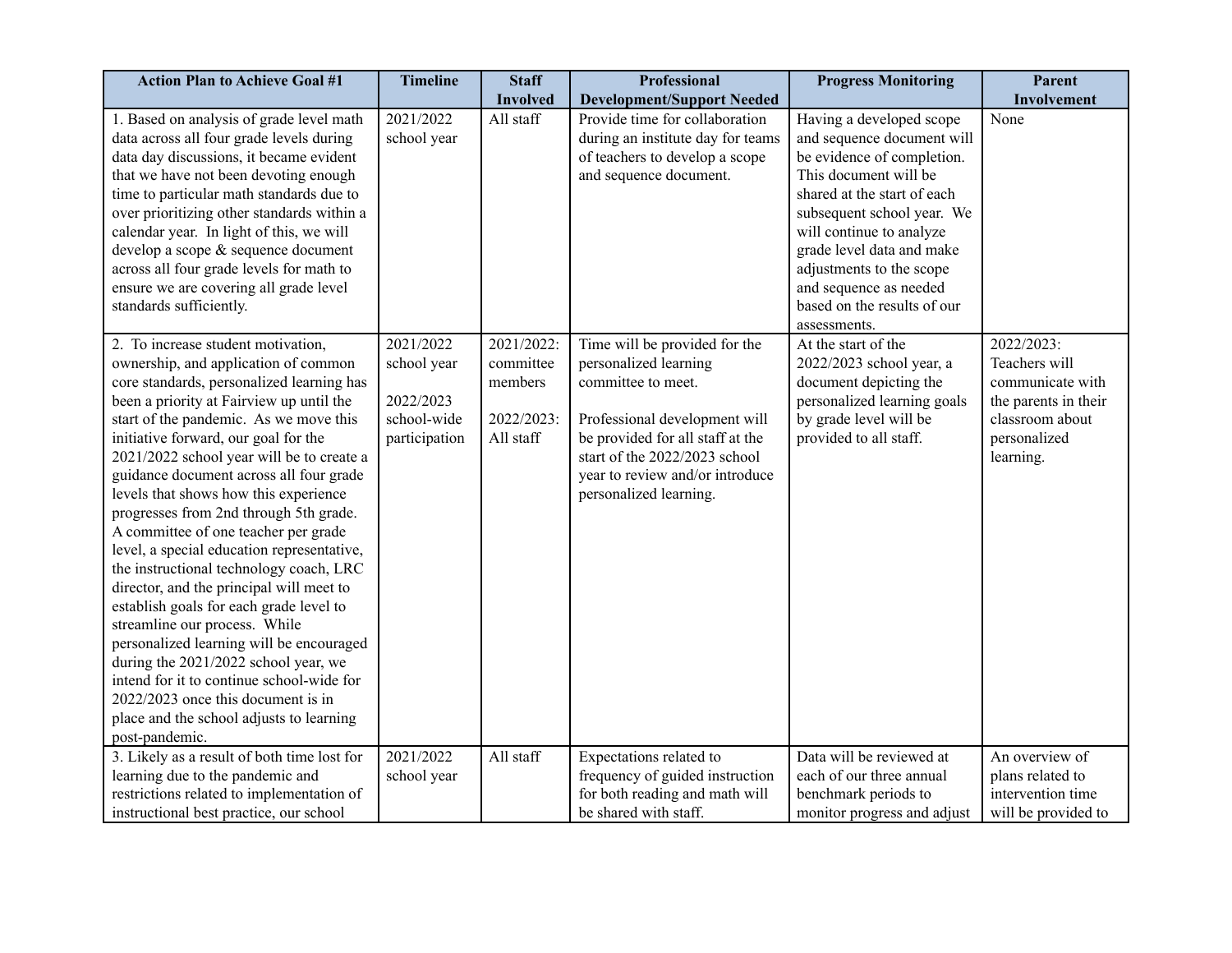| wide MAP data showed a decrease in<br>student performance in both reading and<br>math. To make instructional gains, in<br>addition to tier one instruction across all<br>subjects, we will provide guided<br>instruction for both reading and math | Time will be provided during<br>data day for staff to analyze<br>current data, adjust plans as<br>needed, and share how they are<br>providing guided instruction. | plans as needed. Students<br>receiving tier two or tier<br>three interventions or<br>receiving special education<br>support will have their<br>progress monitored more | parents via the<br>Fairview newsletter. |
|----------------------------------------------------------------------------------------------------------------------------------------------------------------------------------------------------------------------------------------------------|-------------------------------------------------------------------------------------------------------------------------------------------------------------------|------------------------------------------------------------------------------------------------------------------------------------------------------------------------|-----------------------------------------|
| during intervention time for all students.<br>Students will receive this instruction                                                                                                                                                               |                                                                                                                                                                   | frequently using fastbridge<br>assessments.                                                                                                                            |                                         |
| from their general education teacher,                                                                                                                                                                                                              |                                                                                                                                                                   |                                                                                                                                                                        |                                         |
| math or reading support teacher, or                                                                                                                                                                                                                |                                                                                                                                                                   |                                                                                                                                                                        |                                         |
| special education teacher depending on                                                                                                                                                                                                             |                                                                                                                                                                   |                                                                                                                                                                        |                                         |
| their level of need.                                                                                                                                                                                                                               |                                                                                                                                                                   |                                                                                                                                                                        |                                         |

Current Practices that Assist in Reaching this Goal: The action plans below have previously been part of School Improvement Plans. While they are not on our current plan, they are at a point of full implementation and continue to be part of our standard practice. These practices include the following:

- Teachers continue to set goals with students for MAP achievement to help them focus their learning for the year.
- Teachers will continue to align their instruction to ensure that Common Core State Standards are met. Mathematical practice standards will continue to be utilized when delivering math instruction.
- Rocket Math or other fact fluency programming as appropriate will continue to be utilized with students to help them access math concepts more efficiently and effectively.
- Using data to implement MTSS and make decisions about instruction, particularly as it relates to developing interventions for students whose data show them as at-risk, will continue in an ongoing fashion.
- We continue to utilize literacy support and math support services to bolster student academics in both subject areas.
- Ongoing progress monitoring for all students in tier II and tier III interventions determines whether or not our interventions are successful. Progress monitoring data will be reviewed at regularly scheduled data days and interim data days to ensure effectiveness.
- Guided learning time will remain a part of the daily schedule for all classrooms. Students not receiving special education services, related services or pull out tier II or III interventions will be engaged with their classroom teacher in small group guided reading or math instruction that is differentiated to meet student needs during intervention time.
- Ongoing discussions about best teaching practices through the evaluation process and staff meetings will continue.
- Teachers will continue to focus on teacher clarity as defined by John Hattie's research by ensuring students can answer the questions "What am I learning?" "Why am I learning it?" and "How will I know I've learned it?" as part of their regular **instruction**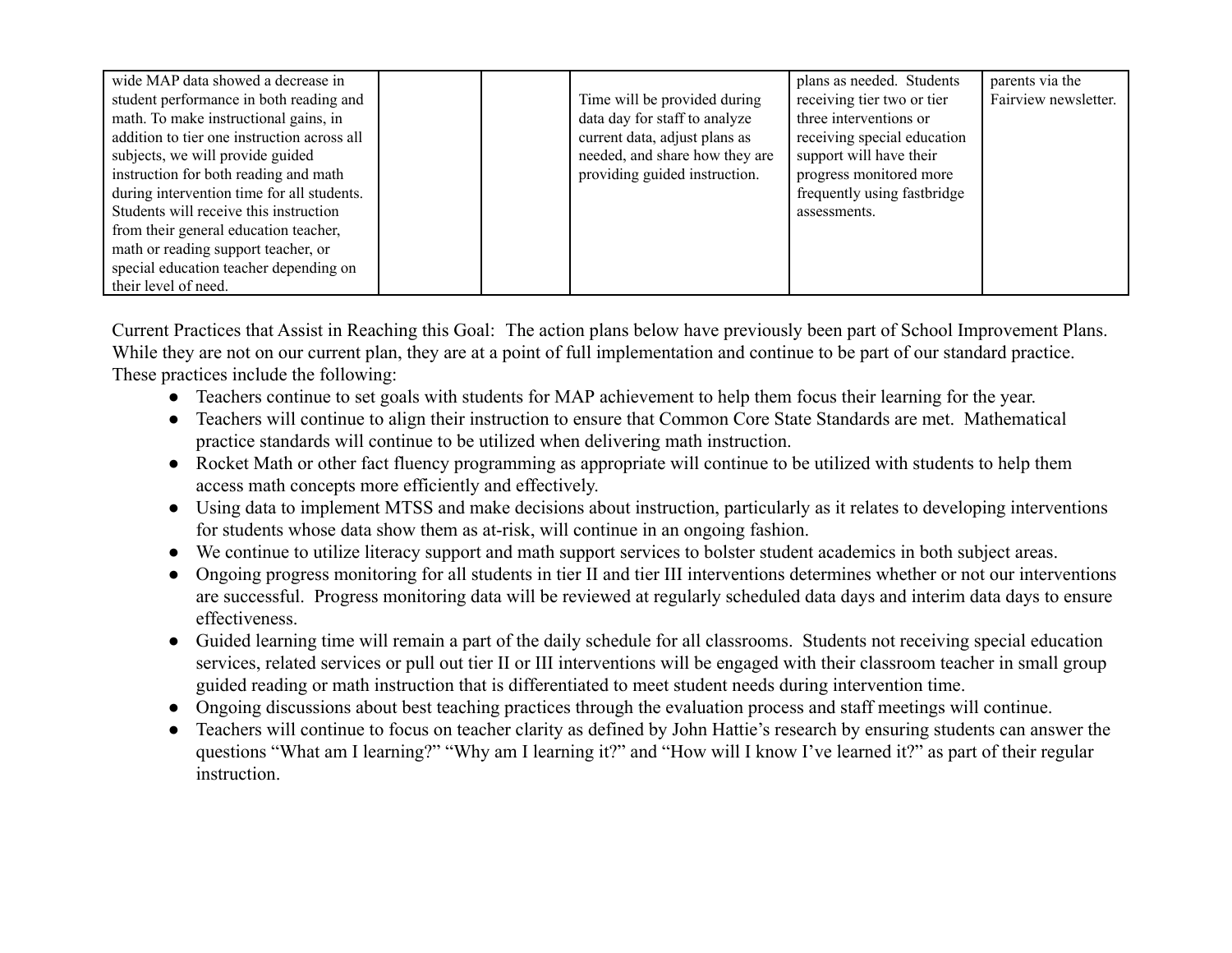# **School Improvement Goal 2: Support Social/Emotional Growth of Fairview Students as measured by Student Survey.**

Measurable Objective: Upon analysis of our fall student survey, the percentage of students who report they always/often feel respected, safe, cared for and included at Fairview will increase by the spring of 2022.

| <b>Action Plan to Achieve Goal 2</b>                                                                                                                                                                                                                                                                                                                                                                                                       | <b>Timeline</b>                | <b>Staff</b><br><b>Involved</b> | <b>Professional</b><br>Development<br><b>Needed</b>                                                                                                                                                                                                                                                              | <b>Progress</b><br>Monitoring                                                                                                                                                                 | Parent<br><b>Involvement</b>                                                                                                                                                      |
|--------------------------------------------------------------------------------------------------------------------------------------------------------------------------------------------------------------------------------------------------------------------------------------------------------------------------------------------------------------------------------------------------------------------------------------------|--------------------------------|---------------------------------|------------------------------------------------------------------------------------------------------------------------------------------------------------------------------------------------------------------------------------------------------------------------------------------------------------------|-----------------------------------------------------------------------------------------------------------------------------------------------------------------------------------------------|-----------------------------------------------------------------------------------------------------------------------------------------------------------------------------------|
| 1. Based on recent district SEL training, we will change<br>our current practices related to working with students who<br>exhibit unexpected behaviors to follow a restorative<br>approach using the following 4 questions to help students<br>reflect and learn. 1. What happened? 2. What were you<br>feeling or thinking at the time? 3. Who or what was<br>impacted by this action? 4. What do you need to do to<br>make things right? | <b>Starting</b><br>August 2021 | All Staff                       | Development of Fair<br>Form and training<br>on how to<br>implement it.                                                                                                                                                                                                                                           | Analyze behavior<br>office/social work<br>referral form data<br>and check in with<br>staff.                                                                                                   | This plan will be<br>shared in the school<br>newsletter. Parents<br>will receive a<br>notification if their<br>child fills out a Fair<br>Form and will be<br>required to sign it. |
| 2. In an effort to build stronger classroom communities,<br>staff will implement community building circles as a<br>proactive restorative justice practice. These will take<br>place minimally 5 times throughout the year across all<br>settings.                                                                                                                                                                                         | <b>Starting</b><br>August 2021 | All Staff                       | Staff have been<br>trained during<br>institute days on the<br>structure and format<br>of community<br>building circles.<br>Resources will be<br>provided to provide<br>staff with ideas.<br>Staff who are<br>comfortable leading<br>circles can support<br>staff who need help<br>implementing this<br>practice. | We will get<br>feedback from<br>staff during SEL<br>Team Meetings.<br>Student survey<br>data would be<br>reviewed to see<br>the impact of this<br>proactive<br>community<br>building measure. | This practice will be<br>shared with parents<br>so they are aware of<br>its purpose via the<br>school newsletter.                                                                 |

Current Practices that Assist in Reaching this Goal: The action plans below have previously been part of School Improvement Plans. While they are not on our current plan, they are at a point of full implementation and continue to be part of our standard practice. These practices include the following:

- Staff review of the [Fairview School Expectations Matrix](https://docs.google.com/document/d/12TN5t--P_JDnQD7lZwdt73HRTogZnG0bbatPWv6_How/edit) with students throughout the school in a variety of ways (school assemblies, morning announcements, expectations rotations, watching videos, classroom conversations, etc.). This information is shared with parents through the weekly newsletter.
- Staff will specifically review and reinforce our hallway [voice level expectations.](https://docs.google.com/document/d/1oF88RUNGf4yVeCmSVV-PJ_6p1gPPh-YQAIJtTX-_04U/edit)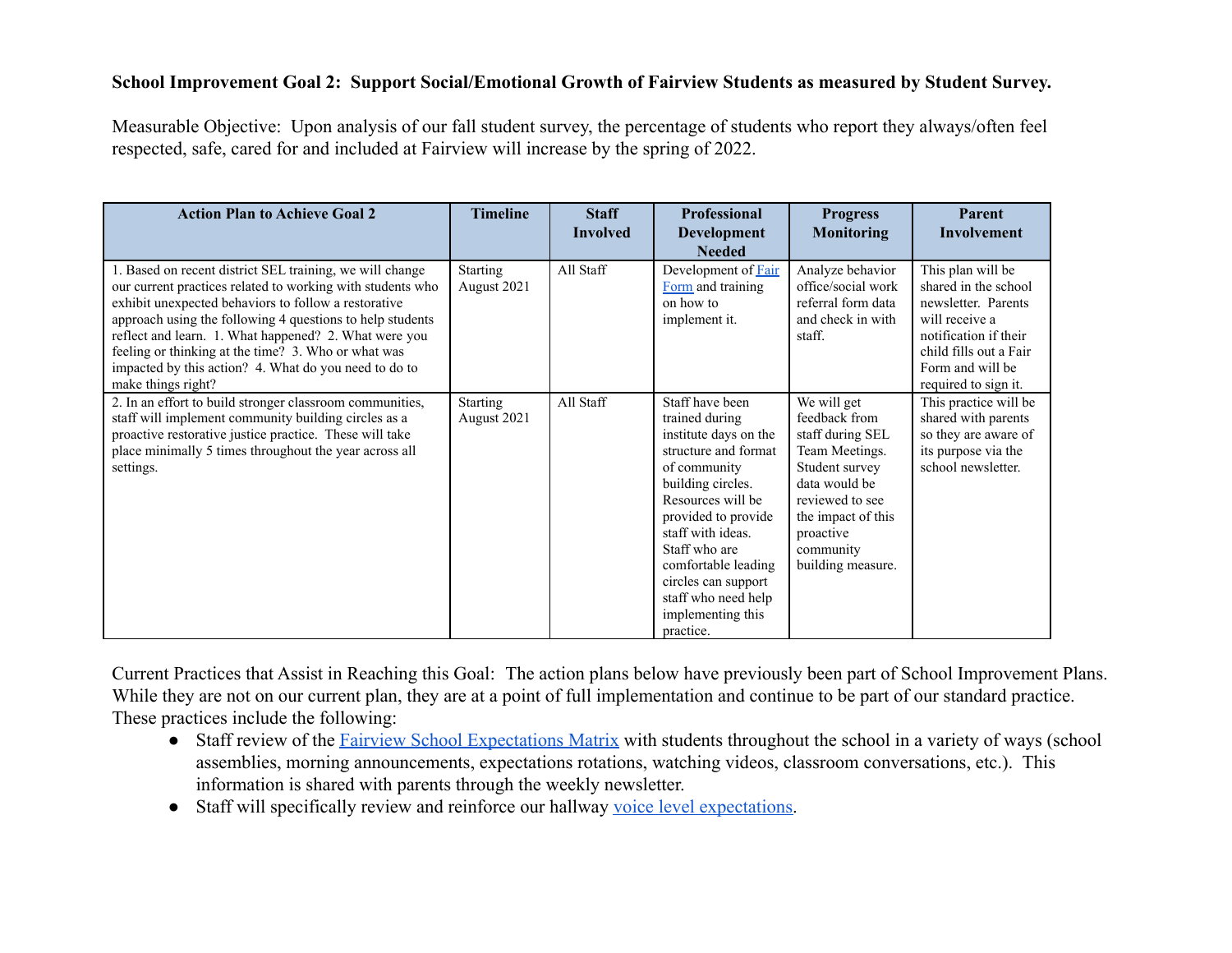- Teachers implement weekly classroom meetings to help build community and support social/emotional state standards, are provided with [resources for using literature](https://drive.google.com/file/d/1QJfQ_pW2iOT2dM1x2GS7n04NAJfr8G6Z/view?usp=sharing) to teach SEL standards, and follow the district developed [scope and sequence](https://drive.google.com/file/d/136A1JcE3QAH20mukJnAH9NAPIFKh7_Xm/view?usp=sharing) for use of the Olweus classroom meetings curriculum.
- Review with students the process for reporting bullying or other conflict situations that require help from an adult. This includes reporting incidents to a staff member or completing a drop box report.
- Continued support of the social/emotional state standards through school wide programs and practices such as peer mediation, the Buddy Bench, Character Card recognition, Fairview Falcon Awards, positive behavior interventions, and various classroom level methods of reinforcing positive behavior.
- Check-In, Check-Out will continue to be utilized as a tier two intervention to support students with social, emotional and/or behavioral needs.